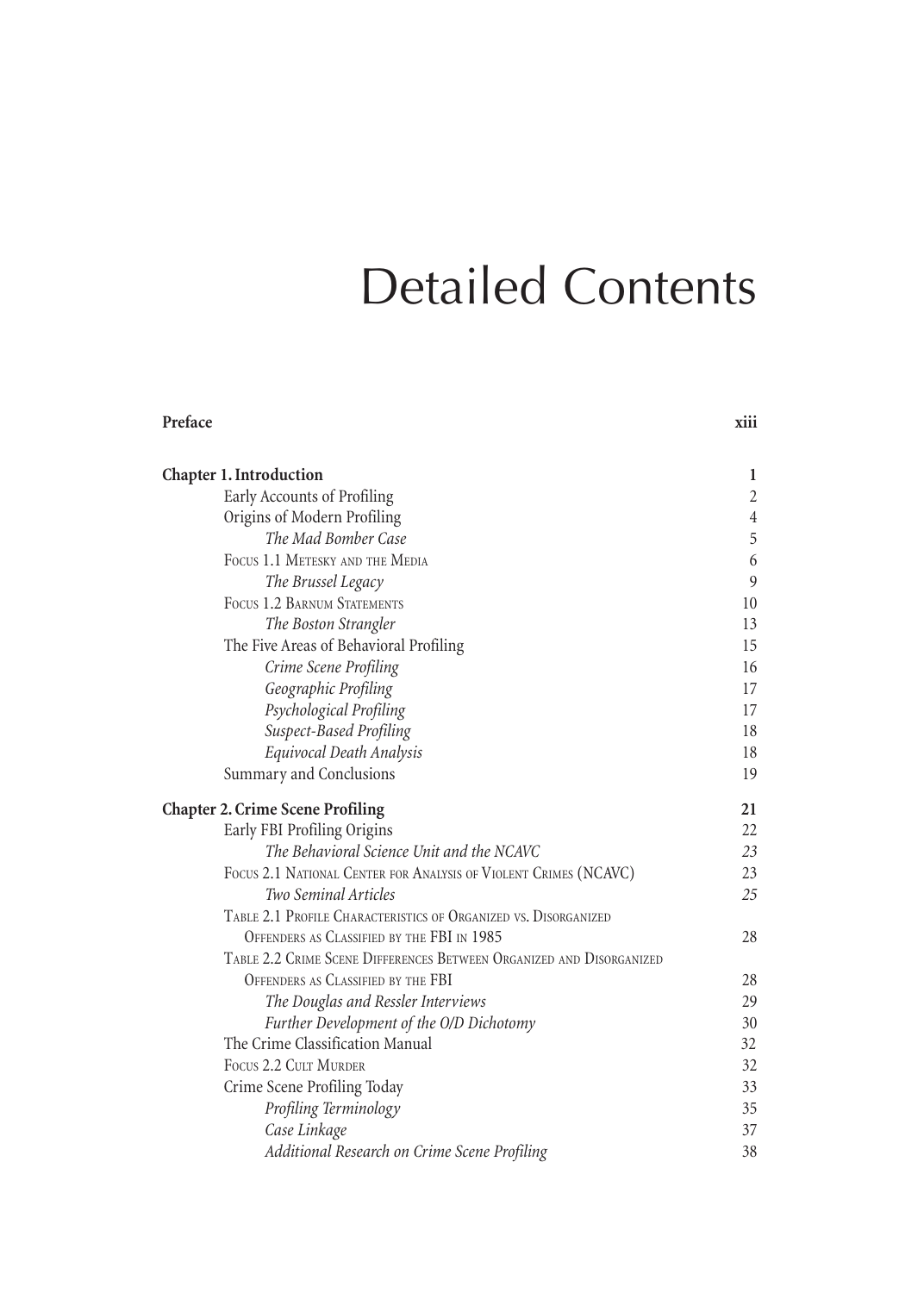| Typologies and Profiling                                          | 41 |
|-------------------------------------------------------------------|----|
| Clinical Versus Actuarial Profiling                               | 43 |
| Training and Characteristics of Profilers                         | 45 |
| Accuracy and Usefulness of Crime Scene Profiles                   | 47 |
| FOCUS 2.3 WILL NEW ADVANCES MAKE PROFILING OBSOLETE?              | 48 |
| The Psychological and Cognitive Pitfalls of Crime Scene Profiling | 50 |
| Memory and Cognitive Biases                                       | 51 |
| Confirmation Bias                                                 | 52 |
| Self-Serving Bias                                                 | 53 |
| <b>Fundamental Attribution Error</b>                              | 54 |
| Summary and Conclusions                                           | 55 |

| <b>Chapter 3. Scientific Approaches to Crime Scene Profiling</b> | 57 |
|------------------------------------------------------------------|----|
| Misconceptions About Profiling                                   | 58 |
| TABLE 3.1 MISCONCEPTIONS AND REALITY WITH RESPECT TO PROFILING   | 59 |
| Making the Case for Scientific Profiling                         | 59 |
| The Beginnings of Scientific Crime Scene Profiling               | 62 |
| Origins of Investigative Psychology                              | 62 |
| FOCUS 3.1 SEARCHING FOR THE RAILWAY RAPIST                       | 64 |
| Investigative Psychology Today                                   | 67 |
| Clinical Versus Actuarial Profiling Revisited                    | 68 |
| Police Psychology Versus Profiling                               | 68 |
| <b>Research Questions</b>                                        | 70 |
| The Behavioral Features                                          | 70 |
| Distinguishing Between Offenders and Crimes                      | 71 |
| <b>Inferring Characteristics</b>                                 | 72 |
| Linking Crimes                                                   | 72 |
| FOCUS 3.2 THE VIOLENT CRIME LINKAGE ANALYSIS SYSTEM (VICLAS)     | 73 |
| Psychological Signatures                                         | 75 |
| The Person-Situation Debate                                      | 76 |
| The $A \rightarrow C$ Equation                                   | 77 |
| FOCUS 3.3 WHAT'S IN A PROFILE REPORT?                            | 78 |
| Behavioral Investigative Analysts in the United Kingdom          | 79 |
| Contemporary Theories in Criminology                             | 80 |
| TABLE 3.2 IMPLICATIONS OF CRIME THEORIES FOR PROFILING           | 81 |
| Developmental Pathways in Offending Patterns                     | 81 |
| Application to Profiling                                         | 83 |
| Developmental and Maturation Changes in Offenders                | 83 |
| Application to Profiling                                         | 84 |
| Deficient Interpersonal Skills and Peer Rejection                | 84 |
| Application to Profiling                                         | 85 |
| Offending Patterns of Criminal Psychopaths                       | 86 |
| Application to Profiling                                         | 86 |
| Potential Error Problems in Scientific Profiling                 | 87 |
| <b>Heuristics</b>                                                | 87 |
| Representative Heuristic Errors                                  | 88 |
|                                                                  |    |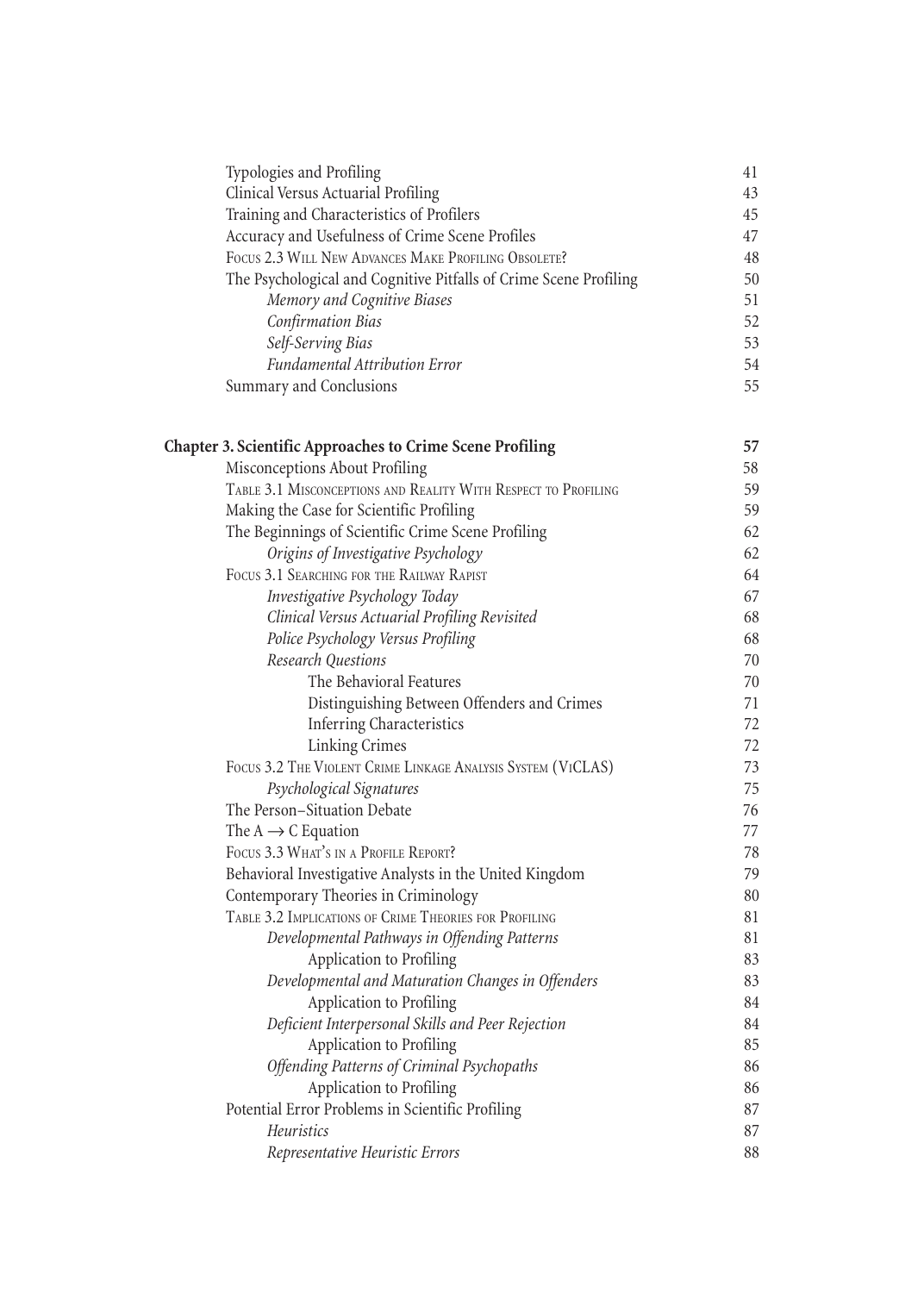| Base Rate Fallacy (or Neglect)                                                              | 89         |
|---------------------------------------------------------------------------------------------|------------|
| <b>Expressions of Uncertainty</b>                                                           | 90         |
| Summary and Conclusions                                                                     | 91         |
| <b>Chapter 4. Geographic Profiling and Mapping</b>                                          | 93         |
| Geographic Mapping                                                                          | 94         |
| FIGURE 4.1 CRIME MAP OF AUTO THEFT INCIDENTS IN AN URBAN AREA                               | 94         |
| History of Crime Mapping                                                                    | 95         |
| Influences of Environmental Criminology                                                     | 96         |
| Contemporary Crime Mapping                                                                  | 97         |
| Geographic Profiling                                                                        | 98         |
| FIGURE 4.2 COMPUTER-GENERATED GEOGRAPHIC PROFILE MAP                                        | 99         |
| Theoretical Foundations and Early History                                                   | 99         |
| Routine Activity Theory                                                                     | 99         |
| FIGURE 4.3 AWARENESS SPACE PATHS                                                            | 100        |
| Rational Choice Theory                                                                      | 101        |
| History of Geographic Profiling                                                             | 102        |
| Geographic Profiling Software                                                               | 102        |
| Measures of Accuracy                                                                        | 104        |
| FIGURE 4.4 ILLUSTRATION OF PROFILE ERROR DISTANCE                                           | 105        |
| Key Concepts in Geographic Profiling                                                        | 106        |
| Distance Decay                                                                              | 106        |
| FIGURE 4.5 DISTANCE DECAY                                                                   | 107        |
| FIGURE 4.6 ILLUSTRATION OF BUFFER ZONE                                                      | 108        |
| Mental Maps                                                                                 | 109        |
| The Circle or Centrality Theory<br>FIGURE 4.7 CENTRALITY OFFENDING PATTERN OF SERIAL RAPIST | 111        |
| FIGURE 4.8 MARAUDER AND COMMUTER OFFENDING PATTERNS                                         | 111        |
| FIGURE 4.9 WINDSHIELD WIPER EFFECT                                                          | 113<br>115 |
| Geographic Hunting Patterns                                                                 | 115        |
| The Basic Assumptions of Geographic Profiling                                               | 117        |
| Case Linkage                                                                                | 117        |
| Linkage as a Function of Multiple Offenses                                                  | 118        |
| Relatively Even Distribution or Wide Dispersion of Offenses                                 | 119        |
| Single, Stable Base of Operations                                                           | 120        |
| Relatively Short Time Interval Between Offenses                                             | 120        |
| Crime Series Must Occur Continuously Over Time                                              | 121        |
| FOCUS 4.1 ATF CRIMINAL AND GEOGRAPHIC PROFILING PROGRAM                                     | 122        |
| Recent Research on Geographic Profiling                                                     | 122        |
| Simple Heuristics May Be Better Than Computer Programs                                      | 123        |
| FIGURE 4.10 MEAN ERROR DISTANCE (MM) AFTER BASELINE AND RETEST                              |            |
| FOR THE CONTROL, CIRCLE, AND DECAY GROUPS, AND CRIMESTAT                                    | 125        |
| Computer Models Try to Get Better Through Bayesian Methods                                  | 126        |
| Summary and Conclusions                                                                     | 127        |
| <b>Chapter 5. Profiling Applied to Specific Crimes</b>                                      | 129        |
| Profiling in Child Abduction Cases                                                          | 130        |
| The Numbers                                                                                 | 131        |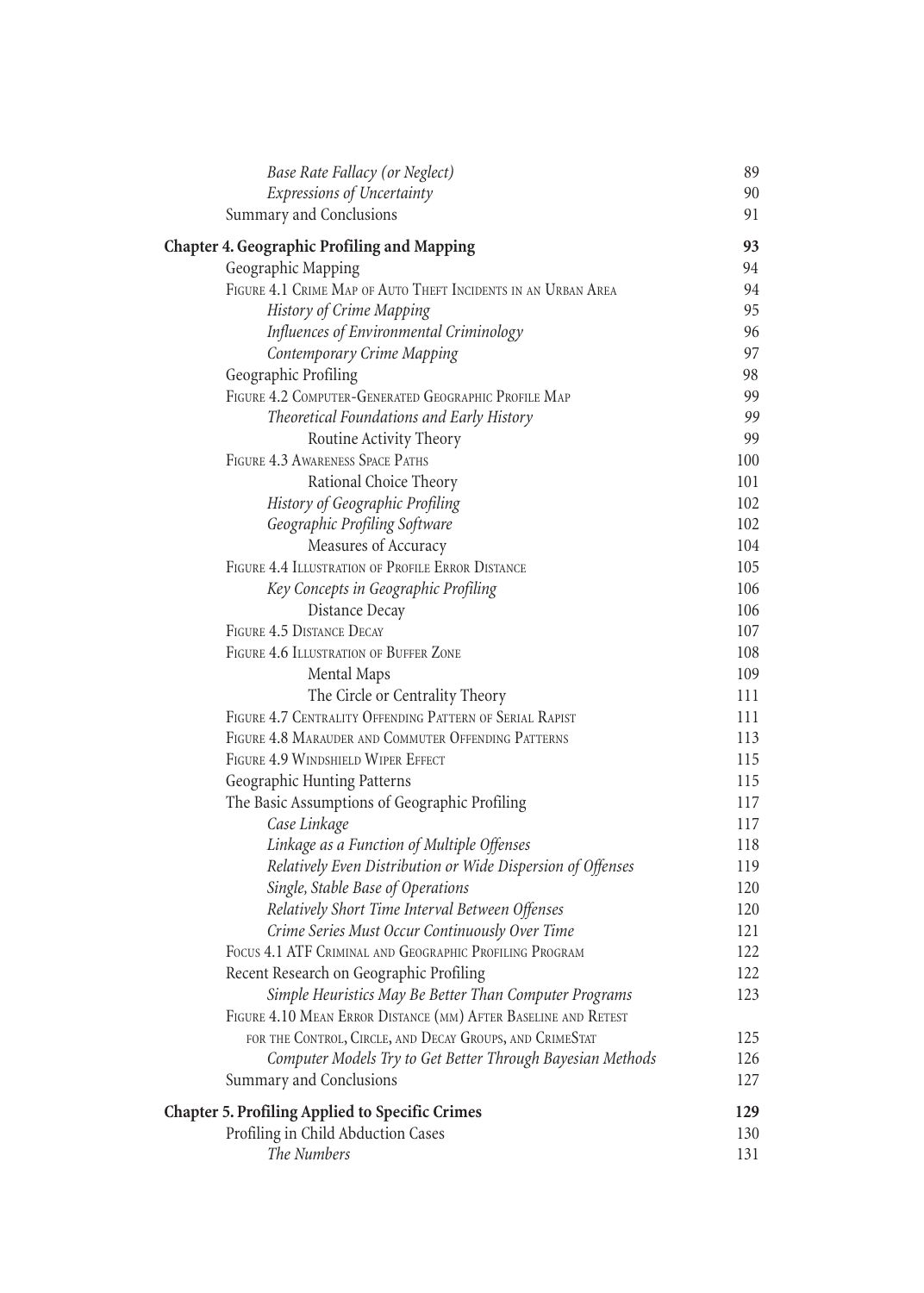| FOCUS 5.1 CARD TEAMS                                            | 132 |
|-----------------------------------------------------------------|-----|
| <b>AMBER Alert</b>                                              | 133 |
| The Victims                                                     | 135 |
| The Offenders                                                   | 136 |
| Profiling in Serial Murder Cases                                | 137 |
| The Numbers                                                     | 137 |
| The Victims                                                     | 138 |
| The Offenders                                                   | 140 |
| Criminal Background                                             | 141 |
| FOCUS 5.2 THE FBI SERIAL MURDER SYMPOSIUM                       | 142 |
| Serial Killer Typologies                                        | 144 |
| The Holmes-DeBurger Serial Killer Typology                      | 145 |
| Role of the Victim                                              | 148 |
| Profiling in Serial Rape Cases                                  | 149 |
| The Numbers                                                     | 149 |
| The Victims                                                     | 150 |
| Victim Selection                                                | 150 |
| <b>False Allegations</b>                                        | 152 |
| The Offenders                                                   | 153 |
| The Massachusetts Treatment Center Classification System        | 154 |
| FIGURE 5.1 MASSACHUSETTS TREATMENT CENTER CLASSIFICATION SYSTEM | 154 |
| Opportunistic Rapists (Types 1 and 2)                           | 154 |
| Pervasively Angry Rapists (Type 3)                              | 155 |
| Sexually Motivated, Sadistic Rapists (Types 4 and 5)            | 155 |
| Sexually Motivated, Nonsadistic                                 |     |
| Rapists (Types 6 and 7)                                         | 156 |
| Vindictive Rapists (Types 8 and 9)                              | 157 |
| Canter's Levels of Violation and Themes of Rape                 | 158 |
| Profiling in Serial Arson Cases                                 | 159 |
| The Numbers                                                     | 159 |
| The Victims                                                     | 159 |
| The Offenders                                                   | 160 |
| Firefighter Arson                                               | 160 |
| FOCUS 5.3 FIRE INVESTIGATOR-TURNED-ARSONIST                     | 160 |
| Juvenile Firesetters                                            | 161 |
| Serial Arsonists                                                | 162 |
| TABLE 5.1 FOUR THEMES OF ARSON                                  | 163 |
| Pyromania                                                       | 165 |
| Profiling Serial Burglars                                       | 165 |
| The Numbers                                                     | 165 |
| The Offenders                                                   | 166 |
| TABLE 5.2 THE FOUR THEMES OF BURGLARY                           | 167 |
| Pilferers                                                       | 167 |
| Raiders                                                         | 167 |
| Intruders                                                       | 167 |
| Invaders                                                        | 168 |
| Summary and Conclusions                                         | 169 |
|                                                                 |     |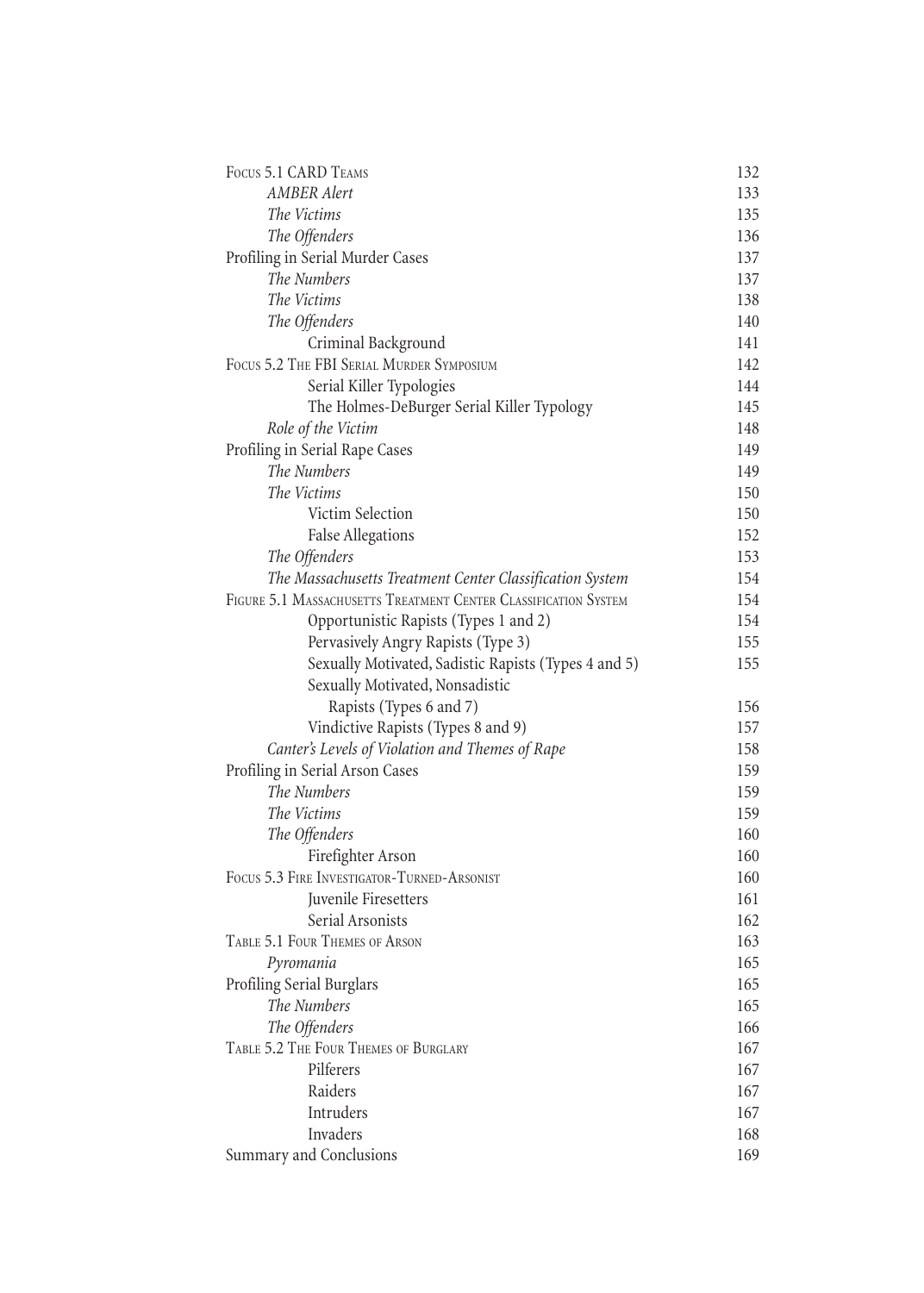| Chapter 6. Psychological Profiling: A Focus on Threat and Risk Assessment | 171 |
|---------------------------------------------------------------------------|-----|
| A Brief History of Psychological Profiling                                | 172 |
| Threat Assessment                                                         | 173 |
| Threat Assessment and School Violence                                     | 175 |
| <b>Profiling School Shooters</b>                                          | 176 |
| TABLE 6.1 EARLY WARNING SIGNS OF VIOLENCE                                 | 177 |
| The Safe School Initiative (SSI)                                          | 178 |
| School Threat Assessment Teams                                            | 181 |
| TABLE 6.2 PREDICTION TABLE                                                | 181 |
| <b>Adult School Shooters</b>                                              | 183 |
| FIGURE 6.1 DECISION TREE FOR STUDENT THREAT ASSESSMENT                    | 184 |
| Psychological Characteristics of Student School Shooters                  | 185 |
| Workplace Violence                                                        | 186 |
| Statistics on Serious Workplace Violence                                  | 187 |
| Categories of Workplace Violence                                          | 187 |
| The Warning Signs                                                         | 189 |
| TABLE 6.3 EMPLOYEE WARNING SIGNS OF POTENTIAL WORKPLACE VIOLENCE          | 189 |
| Behaviors and Characteristics That May Predict Workplace Violence         | 190 |
| Violence Risk Assessment                                                  | 192 |
| Dynamic and Static Risk Factors in Prediction                             | 194 |
| Stalking                                                                  | 195 |
| Prevalence                                                                | 196 |
| Risk Assessment of Stalking Violence                                      | 196 |
| <b>Stalking Typologies</b>                                                | 198 |
| The RECON Typology                                                        | 198 |
| TABLE 6.4 RECON TYPOLOGY                                                  | 199 |
| The Mullen et al. Typology                                                | 200 |
| When Does Stalking Usually Stop?                                          | 201 |
| Current Research in the Development of Risk Assessment of Stalkers        | 201 |
| Summary and Conclusions                                                   | 202 |
| <b>Chapter 7. Suspect-Based Profiling</b>                                 | 205 |
| Racial Profiling                                                          | 207 |
| The Drug Courier Profile                                                  | 208 |
| Terrorism                                                                 | 209 |
| Who Are the Terrorists?                                                   | 210 |
| Profiling Terrorists                                                      | 211 |
| Lone Wolf Terrorists                                                      | 213 |
| Summary                                                                   | 215 |
| Passenger Profiling                                                       | 216 |
| Early Attempts at Passenger Profiling in the 1970s                        | 217 |
| Suspect-Based Profiling Based on Behavioral Patterns                      | 218 |
| CAPPS and CAPPS II                                                        | 220 |
| Secure Flight                                                             | 221 |
| Terrorist Screening Database (TSDB)                                       | 222 |
|                                                                           |     |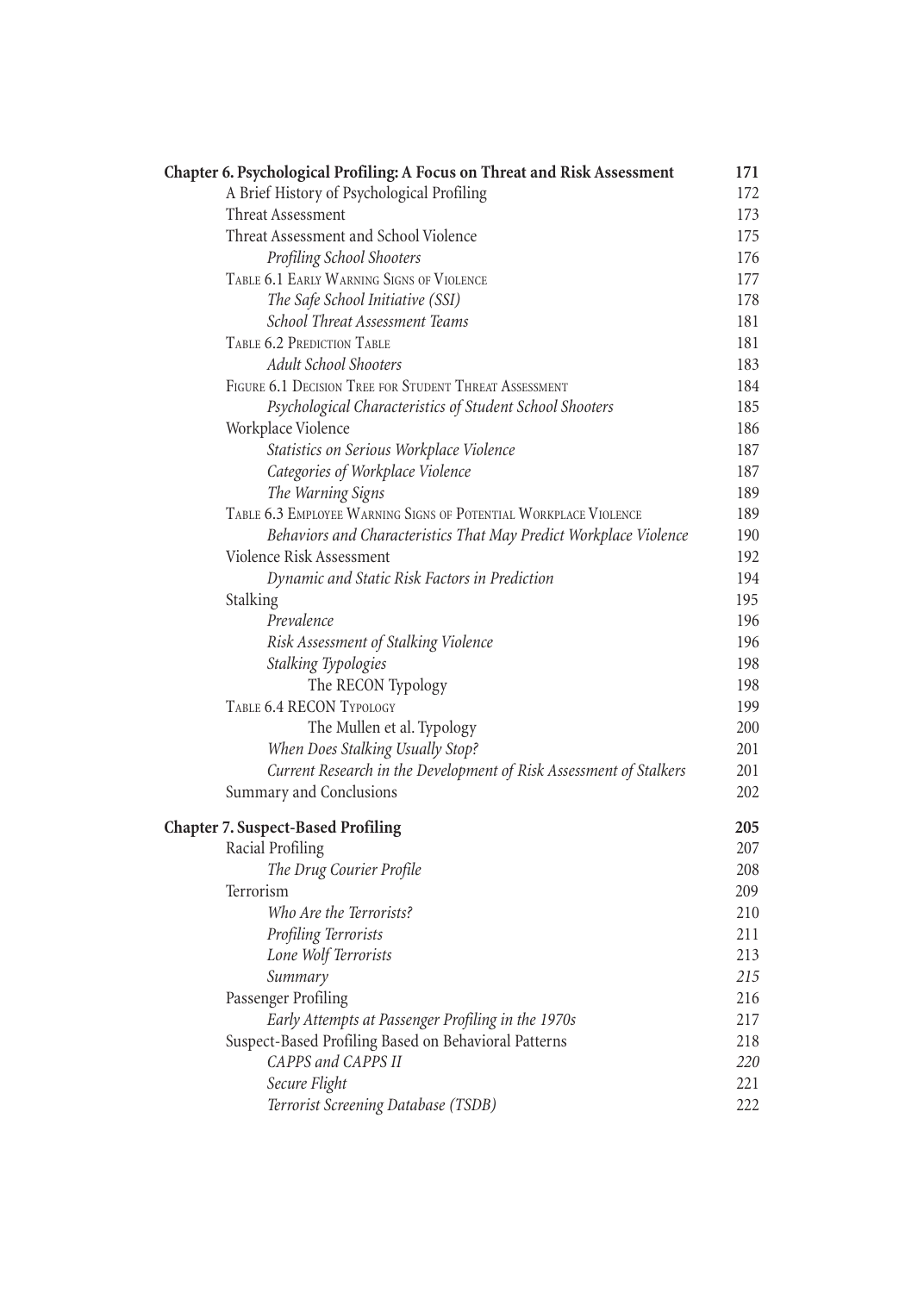| Behavioral Observation Techniques to Detect Suspicious Passengers             | 223 |
|-------------------------------------------------------------------------------|-----|
| Screening of Passenger by Observation Technique (SPOT)                        | 223 |
| Future Attribute Screening Technology (FAST)                                  | 225 |
| Detecting Deception                                                           | 227 |
| Police Investigators' Ability to Detect Deception                             | 228 |
| Promising Approaches to Detecting Deception                                   | 228 |
| Detection of Intent                                                           | 231 |
| New Approaches to Detecting Deception                                         | 232 |
| Thermal Imaging                                                               | 232 |
| Voice Stress Technologies                                                     | 233 |
| Summary and Conclusions                                                       | 234 |
| Chapter 8. Reconstructive Psychological Evaluation: The Psychological Autopsy | 237 |
| The USS Iowa Case                                                             | 238 |
| The Psychological Autopsy                                                     | 240 |
| FOCUS 8.1 VINCENT WALKER FOSTER JR. CASE: DEATH NEAR THE CAPITOL              | 242 |
| Purposes of Psychological Autopsies                                           | 244 |
| Research With Psychological Autopsies                                         | 244 |
| Clinical Practice Applications of Psychological Autopsies                     | 244 |
| Psychological Autopsies in Legal Cases                                        | 245 |
| Psychological Autopsies and the Military                                      | 246 |
| Suicide by Cop                                                                | 247 |
| Autoerotic Asphyxia                                                           | 248 |
| The Choking Game                                                              | 249 |
| How Psychological Autopsies Are Performed                                     | 250 |
| FOCUS 8.2 OPERATIONAL CRITERIA FOR CLASSIFICATION OF SUICIDE                  | 251 |
| FOCUS 8.3 CLASSIFICATION OF SUICIDES BY INTENT                                | 252 |
| The Investigative Value of Suicide Notes                                      | 254 |
| Evaluating the Psychological Autopsy                                          | 255 |
| Standardization                                                               | 256 |
| Reliability and Validity                                                      | 257 |
| Summary and Conclusions                                                       | 257 |
| <b>Chapter 9. Profiling in Court</b>                                          | 259 |
| Paths to Admission of Evidence                                                | 260 |
| Standards for Admission of Expert Testimony                                   | 262 |
| The Frye General Acceptance Rule                                              | 262 |
| FIGURE 9.1 ILLUSTRATION OF OHIO COURT STATE SYSTEM                            | 263 |
| FIGURE 9.2 ILLUSTRATION OF FEDERAL COURT SYSTEM, UNITED STATES                | 264 |
| The Daubert Trilogy                                                           | 264 |
| TABLE 9.1 FRYE AND DAUBERT SUMMARY                                            | 265 |
| Profiling as Expert Evidence                                                  | 267 |
| FOCUS 9.1 RACHEL NICKELL'S CASE: "THE BANE OF OUR LIVES"                      | 268 |
| FOCUS 9.2 PROFILING-RELATED CRIMINAL CASES                                    | 270 |
| Profiling Credentials                                                         | 271 |
|                                                                               |     |